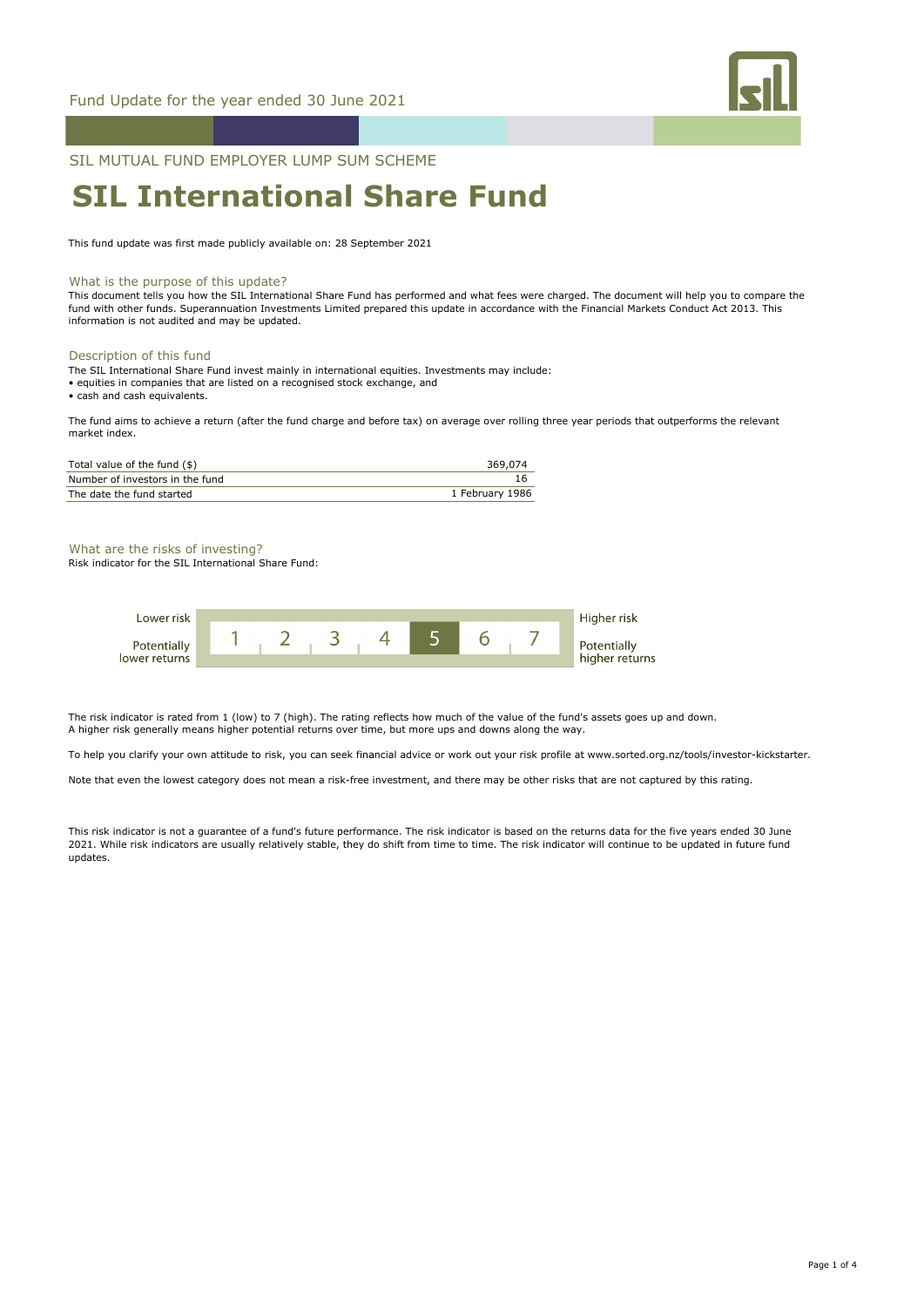| How has the fund performed?                   |                                 |           |  |  |
|-----------------------------------------------|---------------------------------|-----------|--|--|
|                                               | Average over past<br>five years | Past year |  |  |
| Annual return                                 |                                 |           |  |  |
| (after deductions for charges and tax)        | 14.57%                          | 27.65%    |  |  |
| <b>Annual return</b>                          |                                 |           |  |  |
| (after deductions for charges but before tax) | 16.00%                          | 29.28%    |  |  |
| Market index annual return                    |                                 |           |  |  |
| (reflects no deduction for charges and tax)   | 15.13%                          | 28.30%    |  |  |

The market index annual return shows the return of the MSCI All Countries (AC) World ex Australia Index with net dividends re-invested (unhedged). Additional information about the market index is available in the statement of investment policy and objectives on the scheme register at www.discloseregister.companiesoffice.govt.nz.



## **Annual return graph**

This shows the return after fund charges and tax for each of the last 10 years ending 31 March. The last bar shows the average annual return for the last 10 years, up to 30 June 2021.

**Important:** This does not tell you how the fund will perform in the future.

Returns in this update are after tax at the highest prescribed investor rate (PIR) of tax for an individual New Zealand resident. Your tax may be lower.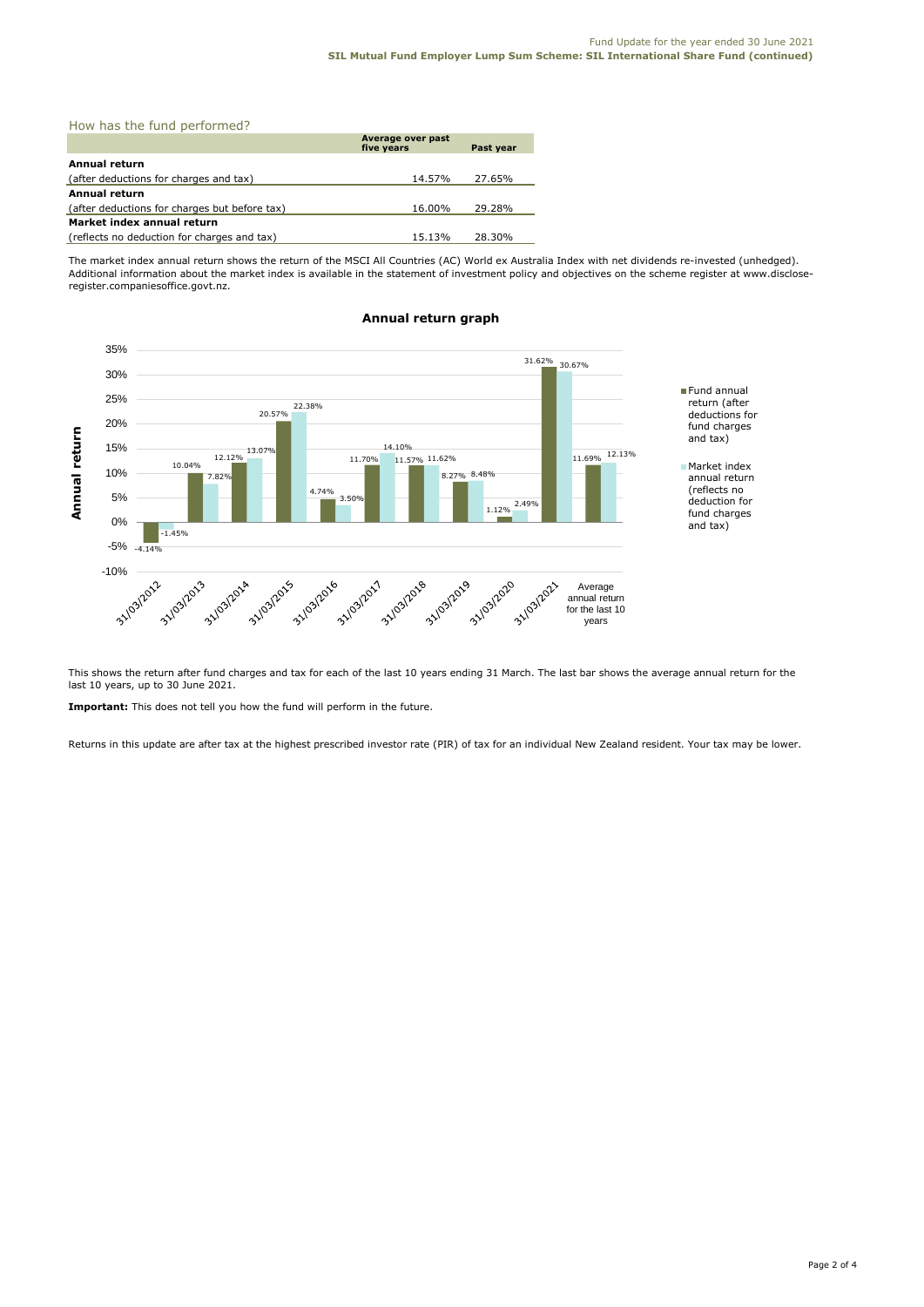# What fees are investors charged?

Investors in the SIL International Share Fund are charged fund charges. In the year to 30 June 2021 these were:

|                                                    | % of net asset value          |
|----------------------------------------------------|-------------------------------|
| Total fund charges <sup>1</sup>                    | 0.91%                         |
| Which are made up of:                              |                               |
| <b>Total management and administration charges</b> | 0.91%                         |
| Including:                                         |                               |
| Manager's basic fee                                | $0.80\%$                      |
| Other management and administration charges        | $0.11\%$                      |
| <b>Total performance based fees</b>                | 0.00%                         |
|                                                    | Dollar amount per<br>investor |
| <b>Other charges</b>                               |                               |
| Other charges                                      | \$0                           |

Investors are not currently charged individual action fees for specific actions or decisions (for example, for withdrawing from or switching funds).

Small differences in fees and charges can have a big impact on your investment over the long term.

# Example of how this applies to an investor

Sarah had \$10,000 in the fund at the start of the year and did not make any further contributions. At the end of the year, Sarah received a return after fund charges were deducted of \$2,765 (that is 27.65% of her initial \$10,000). Sarah also paid \$0 in other charges. This gives Sarah a total return after tax of \$2,765 for the year.

# What does the fund invest in?

**Actual investment mix<sup>2</sup> Target investment mix<sup>2</sup>**

This shows the types of assets that the fund invests in. This shows the mix of assets that the fund generally intends to invest in.